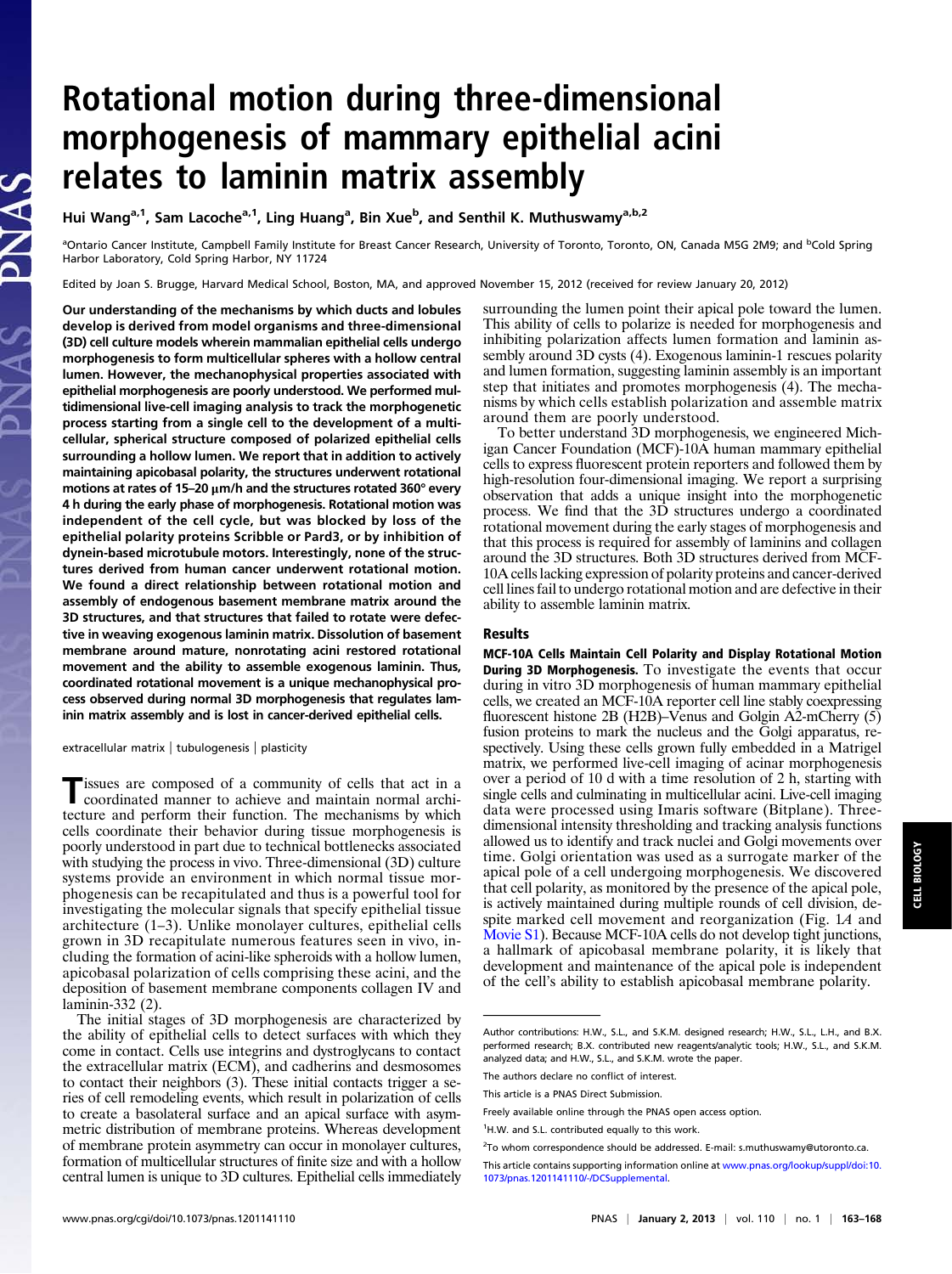

Fig. 1. MCF-10A acini maintain cell polarity and display a coordinated rotational motion during morphogenesis. (A) Selected equatorial views of an MCF-10A human mammary epithelial cell acinus expressing a nucleus marker (H2B–Venus, green) and a Golgi apparatus marker (GOLGA2–mCherry, red). Images were taken at 2-h intervals for 10 d ([Movie S1](http://www.pnas.org/lookup/suppl/doi:10.1073/pnas.1201141110/-/DCSupplemental/sm01.avi)). (B) Data were processed in Imaris software allowing detection of nuclei (shown as silver spheres) and their movement over time (shown here as colored tracks). Blue end indicating  $t_0$ , progressing to purple, red, yellow, and ending with white indicating  $t_{+2h}$ . In most structures, the white end is masked by the silver sphere. (C) One nucleus was tracked within an MCF-10A acinus, at day 3. The nucleus was followed every 10 min for a period of 2 h. (Scale bars, 20 μm.)

To better understand the morphogenetic process from a single cell to multicellular acini, we increased the time resolution, scanning 3D structures every 10 min for 2 h every day from day 1 to day 9. Surprisingly, we found that cells moved following rotational movements along the periphery and diagonal movements across the lumen during morphogenesis (Fig. 1B). The structure rotated 360° every 4 h (Fig. 1C). These observations highlight the dynamic nature of the morphogenetic program.

Rotational Motion Occurs During Early Stages of 3D Morphogenesis and Depends on Microtubule Networks. Detailed analysis of coordinated rotational motion from day 0 to day 8 showed that, whereas on day 0 single MCF-10A cells did not rotate [\(Fig. S1](http://www.pnas.org/lookup/suppl/doi:10.1073/pnas.1201141110/-/DCSupplemental/pnas.201201141SI.pdf?targetid=nameddest=SF1)A), beginning from day 1 the cells displayed rotational motion for the first  $\overline{4}$  d of morphogenesis (Fig. 2A), which stopped by day 5, despite the fact that the structures continued to grow. The cells, however, continued to show random movement until day 7 and all types of movement stopped in mature (day 8 or older) acini. Quantifications showed that 90–100% of days 2–3 acini showed rotational motion and more than 70% of structures underwent rotational movement on day 4 of 3D morphogenesis [\(Table S1\)](http://www.pnas.org/lookup/suppl/doi:10.1073/pnas.1201141110/-/DCSupplemental/pnas.201201141SI.pdf?targetid=nameddest=ST1) with speeds ranging from 13  $\mu$ m·h<sup>-1</sup> to 17  $\mu$ m·h<sup>-1</sup> (Fig. 2B). No preference for left- or right-hand orientation was detected, and few structures changed the direction of rotation during the course of morphogenesis. The random movement we observed after day 5 is similar to the noninvasive movement previously reported in MCF-10A acini (6), and the meandering movement of epithelial cells in salivary bud (7); however, in both cases, no movement was observed in mature acini, consistent with our observations. These observations demonstrate that rotational and random movements are observed during early stages of morphogenesis and that random movements can occur in the absence of rotational movements, suggesting that rotational and random movements may be regulated by distinct mechanisms.

The actin cytoskeleton plays a critical role during morphogenesis and actomyosin contractility is required for noninvasive movement (9). We first investigated the role of actin fibers during rotational motion. To monitor changes in actin dynamics during morphogenesis, we generated MCF-10A cells expressing red fluorescent protein-tagged Lifeact (Lifeact-TagRFP), a 17-amino-acid peptide that labels filamentous actin (F-actin) ([Fig. S1](http://www.pnas.org/lookup/suppl/doi:10.1073/pnas.1201141110/-/DCSupplemental/pnas.201201141SI.pdf?targetid=nameddest=SF1)B). Interference of F-actin with cytochalasin D or inhibition of myosin II with blebbistatin is known to block stress fiber formation. Treatment of day 3 acini with 5.0 μM cytochalasin D or 50.0 μM blebbistatin disrupted cortical actin (Fig.  $S1B$ ) and strongly inhibited both rotational and random movements (Fig. 2C). To test whether increased actomyosin contractility can induce rotational motion, the acini were treated with lysophosphatidic acid (LPA), an extracellular signaling phospholipid known to activate myosin II by stimulating phosphorylation of myosin light chain (MLC) (10, 11). However, we did not observe accelerated rotational motion in 3D acini treated with LPA (Fig.  $SLE$ ). Thus, inhibiting actomyosin contractility reduces both rotational and random cell movements in 3D acini.

To test the relationship between cell cycle progression and rotational motion, we treated day 3 MCF-10A acini with mitomycin C, a DNA cross-linking agent, for 7 h before imaging ([Fig.](http://www.pnas.org/lookup/suppl/doi:10.1073/pnas.1201141110/-/DCSupplemental/pnas.201201141SI.pdf?targetid=nameddest=SF1) [S1](http://www.pnas.org/lookup/suppl/doi:10.1073/pnas.1201141110/-/DCSupplemental/pnas.201201141SI.pdf?targetid=nameddest=SF1)C). Rotational motion was still detectable in acini treated with mitomycin C (Fig. 2C) and no significant changes in movement speed were found in these structures [\(Fig. S1](http://www.pnas.org/lookup/suppl/doi:10.1073/pnas.1201141110/-/DCSupplemental/pnas.201201141SI.pdf?targetid=nameddest=SF1)E). This is consistent with previous observations that hyperproliferation is not sufficient to induce noninvasive movement  $(9)$  and that mitotic inhibition does not block epithelial cell movement during submandibular gland morphogenesis (12).

Microtubules have been shown to mediate directional cell migration and Golgi positioning in cells (13). To test whether the microtubule cytoskeleton is involved in rotational motion, we disrupted the microtubule network using the microtubule depolymerizing drug, nocodazole [\(Fig. S1](http://www.pnas.org/lookup/suppl/doi:10.1073/pnas.1201141110/-/DCSupplemental/pnas.201201141SI.pdf?targetid=nameddest=SF1)D). This drug blocked rotational movement of day 3 acini where only 8.3% rotated in treated groups compared with 100% of rotating structures in the control groups, without completely inhibiting random movements (Fig. 2C and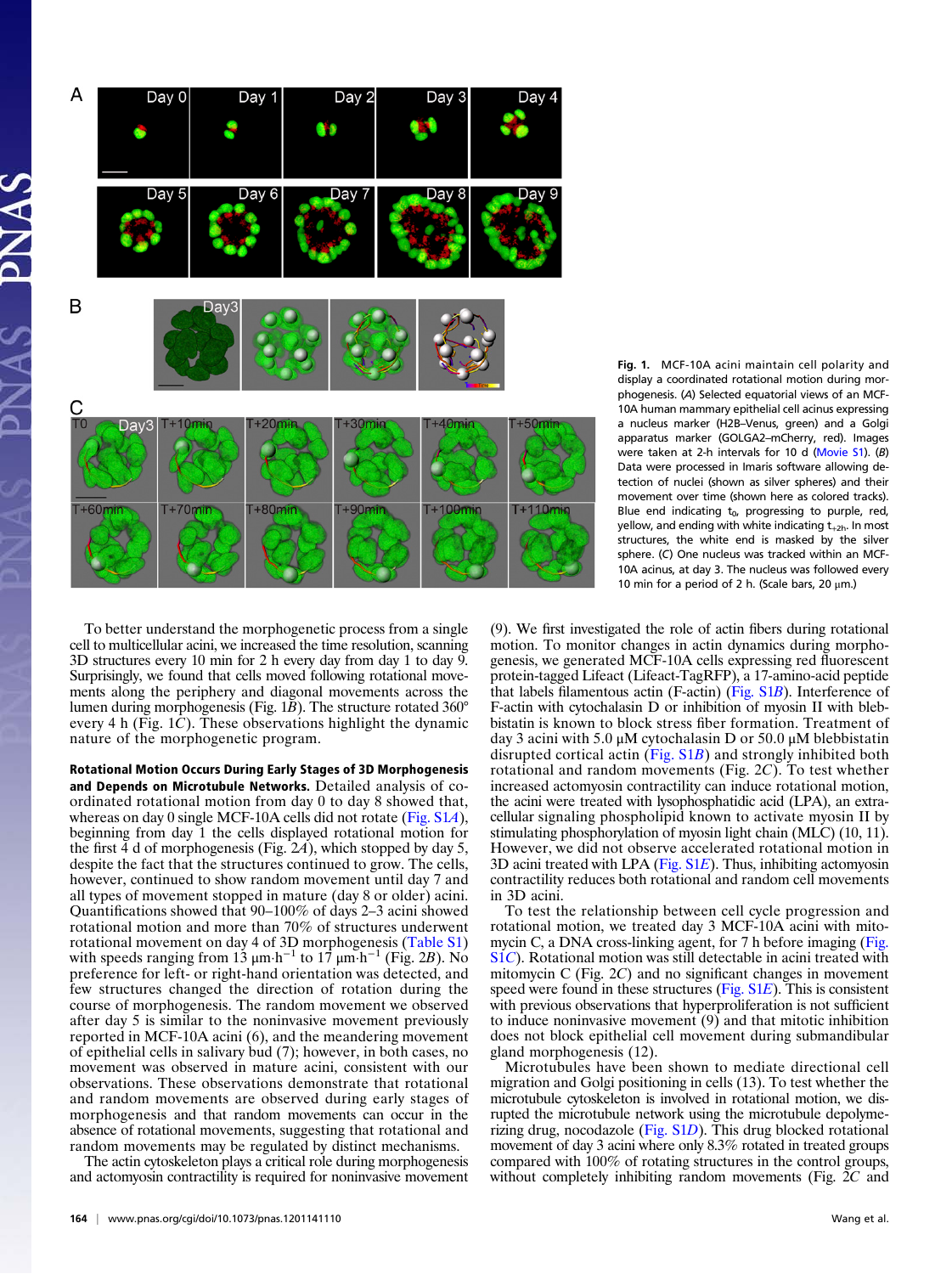

Fig. 2. Coordinated rotational motion occurs during early stages of MCF-10A 3D morphogenesis and is dependent on microtubule dynamics. (A) Analysis of cell movement in MCF-10A acini. Z stacks of MCF-10A acini expressing H2B–Venus were acquired every 10 min for 2 h during 8 d of morphogenesis. (B) MCF-10A speed analysis. Average nuclei speed was calculated using data from three independent experiments. (C) MCF-10A acini cell movement analysis after treatment with the indicated inhibitors on day 3 of morphogenesis. Percentages represent the number of structures that show normal rotational motion. (D) Schematic representation of the pMSCV–hDynamitin–T2A–H2B–EGFP construct. Day 3 acini from MCF-10A cells infected with retrovirus expressing hDynamitin–T2A–H2B–EGFP. (White scale bars, 20 μm; black scale bar, 15 μm.)

[Fig. S1](http://www.pnas.org/lookup/suppl/doi:10.1073/pnas.1201141110/-/DCSupplemental/pnas.201201141SI.pdf?targetid=nameddest=SF1)E), demonstrating a selective role for microtubule dynamics during rotational movement. Lifeact-TagRFP images did not show a difference in the organization of cortical actin in nocodazoletreated cells [\(Fig. S1](http://www.pnas.org/lookup/suppl/doi:10.1073/pnas.1201141110/-/DCSupplemental/pnas.201201141SI.pdf?targetid=nameddest=SF1)B), suggesting that the nocodazole effect was not due to indirect effects on actin. Dynein motors play important roles during microtubule-mediated processes. To genetically interfere with microtubule function we ovexpressed dynamitin and disrupted dynein function ([Fig. S2](http://www.pnas.org/lookup/suppl/doi:10.1073/pnas.1201141110/-/DCSupplemental/pnas.201201141SI.pdf?targetid=nameddest=SF2)A) (14, 15). We observed a 75% decrease in the number of structures that rotated and a 50% decrease in the speed of movement (Fig. 2D and [Fig. S2](http://www.pnas.org/lookup/suppl/doi:10.1073/pnas.1201141110/-/DCSupplemental/pnas.201201141SI.pdf?targetid=nameddest=SF2)B). However, dynamitin overexpression did not block the random movement of cells within acini (Fig. 2D). Consistent with previous reports (14), overexpression of dynamitin disrupted Golgi organization and orientation [\(Fig. S2](http://www.pnas.org/lookup/suppl/doi:10.1073/pnas.1201141110/-/DCSupplemental/pnas.201201141SI.pdf?targetid=nameddest=SF2)C), suggesting that organalle localization may play an important role during rotational motion. Thus, microtubule polymerization and dynein motors are required for coordinated rotational motion but are dispensable for random migration.

Rotational Motion Depends on Cell Polarity and Is Impaired in 3D Structures Generated from Cancer Cell Lines. Because loss of cell polarity proteins is known to interfere with morphogenesis (8), we investigated the effect of depleting expression of polarity proteins Scribble and Pard3 on rotational movement. We down-regulated expression of *Scribble* and *Pard3* using RNA interference [\(Fig. S2](http://www.pnas.org/lookup/suppl/doi:10.1073/pnas.1201141110/-/DCSupplemental/pnas.201201141SI.pdf?targetid=nameddest=SF2))  $D$  [and](http://www.pnas.org/lookup/suppl/doi:10.1073/pnas.1201141110/-/DCSupplemental/pnas.201201141SI.pdf?targetid=nameddest=SF2)  $E$ ). To confirm that loss of these polarity proteins affects cell polarization in 3D acini, we monitored the orientation of the Golgi apparatus, which marks the apical pole of polarized epithelial cells. Whereas the Golgi was oriented toward the lumen in control acini (Fig. 3A), this orientation was disrupted in both Scribble knockdown (ScribKD) and *Pard3* knockdown (Pard3KD) cells, with Pard3KD having a stronger effect than ScribKD (Fig. 3 B and C). The ScribKD and Pard3KD day 4 acini failed to display any rotational motions (Fig. 3  $B$  and  $C$ ); however, the cells retained the ability to undergo random movements. These observations demonstrate that the cell polarity proteins Scribble and Pard3 are required for rotational motion, whereas they are dispensable for the random movement in 3D acini.

Considering that morphogenetic programs are frequently altered in tumor-derived epithelial cells, we analyzed several human cancer-derived cell lines: breast cancer-derived MCF-7 and T47D, colon cancer-derived Caco-2, and pancreatic cancer-derived Panc-1 cells. We chose these cells to represent diverse epithelial ductcontaining organs and due to their ability to grow as spheres when embedded within a 3D matrix, thus allowing for a direct comparison with MCF-10A acini. Whereas the spheres formed by MCF-7, T47D, and Panc-1 cells did not have a lumen (Fig. 3 D,  $E$ , and  $G$ ), Caco-2 cells formed cyst-like structures with a single epithelial cell layer surrounding a central lumen (Fig. 3F), consistent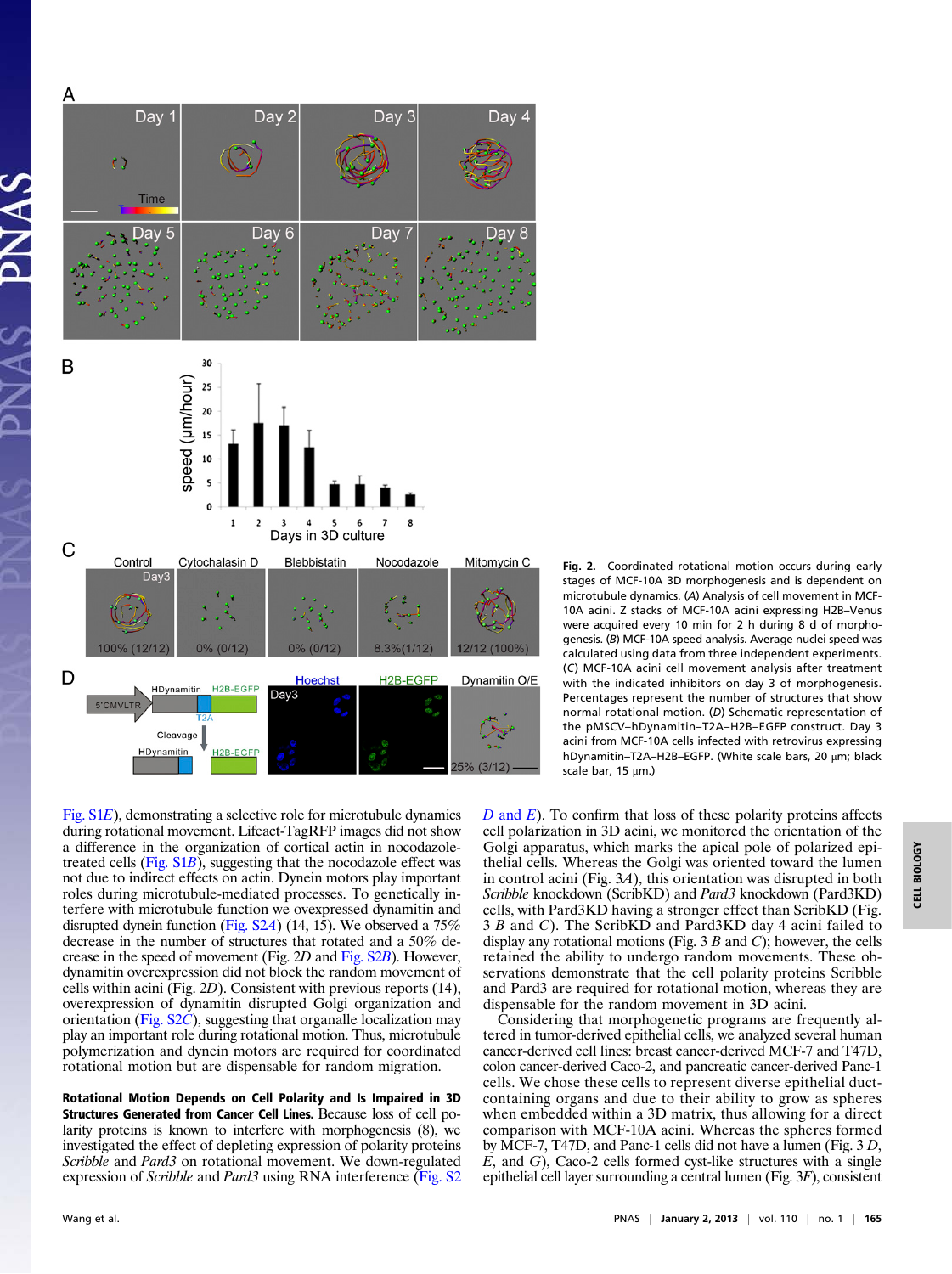

Fig. 3. Coordinated rotational motion, loss of apicobasal polarity, and cancer cells. (A–C) Days 3 and 4 wild-type (MCF-10A), Scribble shRNA knockdown (ScribKD) and Pard3 shRNA knockdown (Pard3KD) acini were immunostained for GM130 and counterstained with Hoechst to show nuclei (blue). Right shows analysis of cell movement. MCF-7 (D), T47D (E), Caco-2  $(F)$ , and Panc-1  $(G)$  cancer-derived cell lines expressing H2B–Venus were grown inside Matrigel and their movement was monitored on days 3 and 4. Day 4 structures were immunostained for GM130. (White scale bars, 20 μm; black scale bar, 15 μm.)

with previous reports (16). Strikingly, none of the spheres formed by cancer-derived cell lines displayed rotational motion. The inability to undergo rotational movement was not due to differences in growth rates because these cancer cell lines developed into structures of similar or larger sizes and with similar cell numbers per structure, compared with MCF-10A acini. The lack of rotational motion was also not due to differences in lumen formation because structures developed from Caco-2 cells had a proper lumen (Fig. 3F). Interestingly, the orientation and/or organization of the Golgi apparatus was disrupted in all cancer cell-derived structures (Fig.  $3D-G$ ), indicating that, like ScribKD and Pard3KD MCF-10A cells (Fig.  $3A$  and  $B$ ), cancer-derived cells lack the ability to orient their apical pole within 3D structures. We note that, whereas Caco2 cells retain the ability to establish apicobasal membrane polarity (as defined by tight junctions and apical membrane proteins) (16), they fail to establish an apical pole (as defined by Golgi orientation), suggesting that establishment of apicobasal membrane polarity and establishment of the apical pole are regulated by distinct mechanisms. Thus, we demonstrate that rotational motion is lost in cancer cells and identify a direct relationship between ability of cells to orient their apical pole (as defined by Golgi localization) toward the lumen in 3D cysts and rotational motion.

Consistent with the role for microtubules during rotation of MCF-10A acini, microtubule organization was aberrant in all cancer cell lines analyzed compared with that observed in MCF-10A cells [\(Fig. S3](http://www.pnas.org/lookup/suppl/doi:10.1073/pnas.1201141110/-/DCSupplemental/pnas.201201141SI.pdf?targetid=nameddest=SF3)A). Microtubule networks play critical roles during vesicle transport. To investigate whether there were gross differences in vesicle transport between MCF-10A and cancer cell lines, we monitored overall organization of early endosomes using a reporter that marks early endosomes using Rab5a targeting sequence. We notice that MCF-10A cells show the expected concentrated localization of endosomes in a region above

the nucleus, whereas the cancer cell lines show a diffused signal throughout the cells, suggesting a defect in endosomal trafficking process ([Fig. S3](http://www.pnas.org/lookup/suppl/doi:10.1073/pnas.1201141110/-/DCSupplemental/pnas.201201141SI.pdf?targetid=nameddest=SF3)B). Consistent with the possible differences in trafficking processes, alpha6 integrin, failed to show basal localization in cancer cells compared with MCF-10A cells ([Fig. S3](http://www.pnas.org/lookup/suppl/doi:10.1073/pnas.1201141110/-/DCSupplemental/pnas.201201141SI.pdf?targetid=nameddest=SF3)C), suggesting that localization of matrix receptors may contribute to the defect in the ability of cancer cells to rotate.

Rotational Motion and Assembly of Laminins 111 and 332 and Collagen IV. Basement membranes are specialized layers of extracellular matrix proteins that underlie the basal side of all epithelia and play a critical role during morphogenesis (17, 18). We tested if the rotational motion observed in MCF-10A acini directs assembly of basement membrane components, like collagen IV and laminins, that are secreted by MCF-10A cells during morphogenesis.

Using antibodies specific to human laminin beta 1 and gamma 2 chains, and human collagens IV, we monitored basement membrane organization around 3D acini. Laminin-332 (visualized by laminin gamma 2 chain immunostaining) was primarily cytosolic on day 1 of morphogenesis; however, on day 2 we observed increased deposition of laminin-332 at the periphery of developing acini (Fig. 4A). By day 3, laminin-332 was primarily localized to the basal surface, and by day 4 the acini were surrounded by a thin, compact, continuous layer of laminin and collagen IV (Fig. 4 A and C). Acini derived from ScribKD had disrupted organization of both laminin-332 and laminin-111 (visualized by laminin beta 1 chain immunostaining), showing abnormal patches and a multilayered laminin matrix (Fig.  $S4 \land A$  and  $B$ ), and collagen IV deposition was either diffuse or discontinuous ([Fig. S4](http://www.pnas.org/lookup/suppl/doi:10.1073/pnas.1201141110/-/DCSupplemental/pnas.201201141SI.pdf?targetid=nameddest=SF4)C). Loss of Pard3 had a more dramatic effect in that laminins or collagen were primarily present in the cytosol (Fig. 4 B and C and [Fig. S4](http://www.pnas.org/lookup/suppl/doi:10.1073/pnas.1201141110/-/DCSupplemental/pnas.201201141SI.pdf?targetid=nameddest=SF4)B). Dynamitin overexpression showed a delay in assembly for both types of matrix proteins that was apparent at days 2 and 2.5 [\(Fig. S5](http://www.pnas.org/lookup/suppl/doi:10.1073/pnas.1201141110/-/DCSupplemental/pnas.201201141SI.pdf?targetid=nameddest=SF5)). Interestingly, day 4 structures from all of the cancer cell lines showed clear defects in laminin-111 and laminin-332 matrix organization compared with that observed around MCF-10A acini (Fig. 4B and Fig.  $S4A$  and [B](http://www.pnas.org/lookup/suppl/doi:10.1073/pnas.1201141110/-/DCSupplemental/pnas.201201141SI.pdf?targetid=nameddest=SF4)). In addition, structures derived from T47D, Panc-1, MCF-7, and Caco-2 cells did not form collagen matrix and collagen was primarily detected within the cytosol (Fig. 4C and [Fig. S4](http://www.pnas.org/lookup/suppl/doi:10.1073/pnas.1201141110/-/DCSupplemental/pnas.201201141SI.pdf?targetid=nameddest=SF4)C).

Basement membrane structure and organization can also be evaluated by transmission electron microscopy (TEM) (19). The ultrastructure of wild-type MCF-10A acini basement membrane showed a dense, sheet-like organization (Fig. 4D, arrows). However, basement membranes of structures that did not rotate were nonexistent or loosely organized and discontinuous (Fig. 4D). These results demonstrate a correlation between the ability of 3D structures to undergo rotational motion and assemble the basement membrane.

Next we investigated the relationship between rotational motion and basement membrane assembly. To overcome any caveats associated defective secretion of laminin, we examined the assembly of exogenous laminin by adding rhodamine-labeled mouse laminin-111 to the medium. Similar to endogenously produced laminins, MCF-10A acini assembled a continuous, compact layer of rhodamine–laminin-111 (Fig. 5A) surrounding the acinus. However, rhodamine–laminin-111 assembly around acini from MCF-10A dynamitin overexpressing, Pard3KD and ScribKD cells appeared less uniform and was diffusely localized to the basal cell surface (Fig. 5A and [Fig. S6](http://www.pnas.org/lookup/suppl/doi:10.1073/pnas.1201141110/-/DCSupplemental/pnas.201201141SI.pdf?targetid=nameddest=SF6)A). All cancer cell-derived structures showed an incomplete and less condensed rhodamine– laminin-111 assembly (Fig. 5A and [Fig. S6](http://www.pnas.org/lookup/suppl/doi:10.1073/pnas.1201141110/-/DCSupplemental/pnas.201201141SI.pdf?targetid=nameddest=SF6)A). These observations demonstrate a direct relationship between the ability of 3D structures to rotate and their ability to assemble exogenous laminin.

To determine if rotation is required for assembly of all matrix proteins or specific to components of basement membrane, we examined the assembly of rhodamine-labeled fibronectin, an ECM protein that is not a basement membrane component (22). Three-dimensional structures from all cell lines tested assembled rhodamine–fibronectin in a relatively continuous, uniform ring-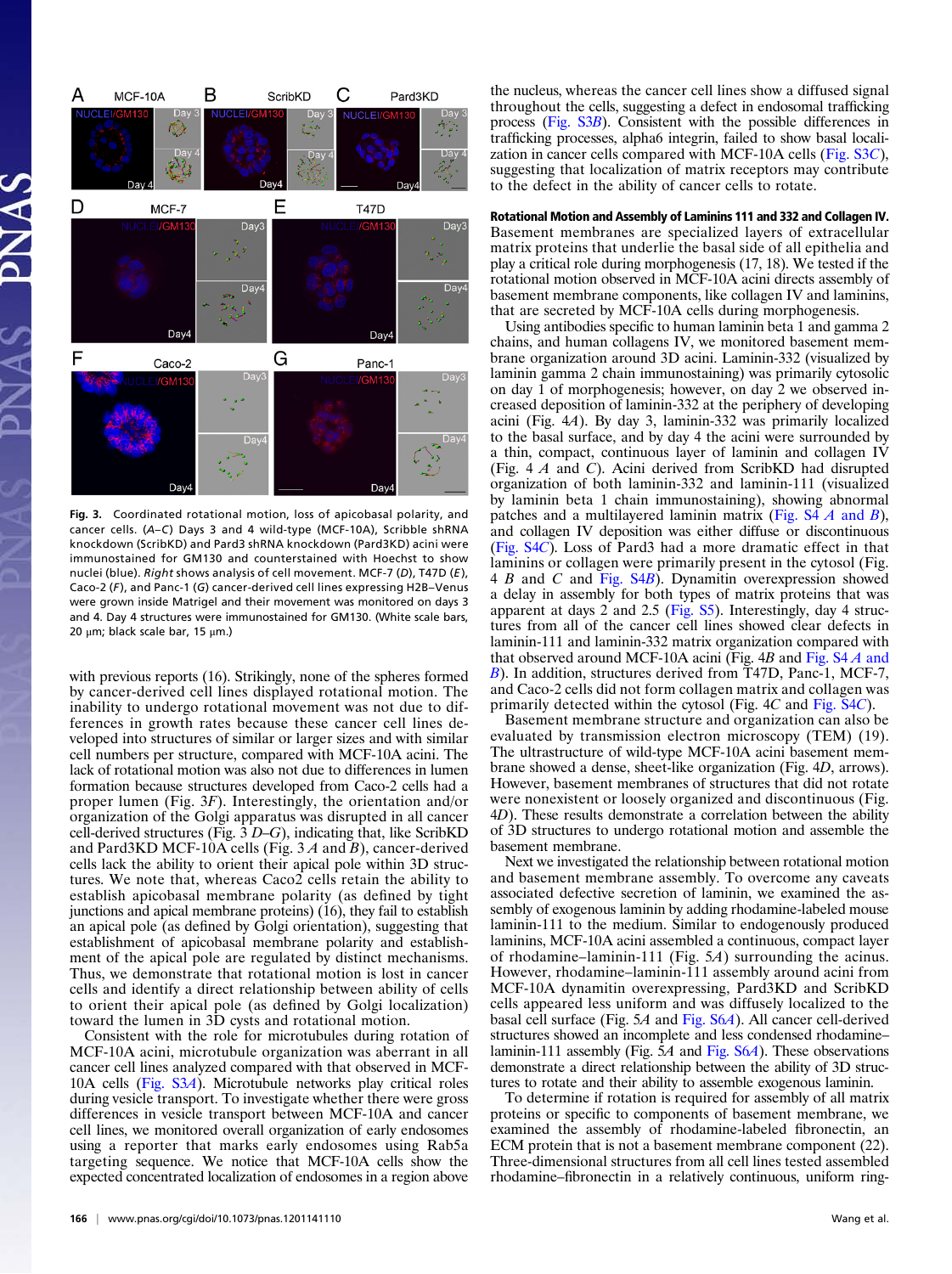

Fig. 4. Structures with impaired rotational motion do not assemble a proper basement membrane. (A) Assembly of laminin-332 during 3D morphogenesis. MCF-10A cells grown inside Matrigel were immunostained for laminin-332 (green) at indicated days after plating. Confocal images through the equator of the structures are shown. (B and C) Day 4 structures of wild-type and Pard3KD MCF-10A, T47D, and Caco-2 cells were immunostained for laminin-332 or collagen IV. Lower Right Inset shows a magnification of the indicated white rectangular region. (Scale bar, 20 μm.) (D) Transmission electron microscopy images of basement membrane organization in MCF-10A, Pard3KD MCF-10A, T47D, and Caco-2 structures. Arrows indicate regions of densely organized basement membrane immediately adjacent to the basal cell surface of wild-type MCF-10A acinus. Lower Left Inset shows the digital magnification of the indicated black rectangular region. (Scale bar, 2.0 μm.)

shape organization regardless of their ability to undergo rotational motion (Fig.  $5\overline{B}$  and Fig.  $S6B$ ).

To strengthen the relationship between acini rotation and basement membrane assembly, we tested if development of basement membrane was contributing to the cessation of rotational motion observed after day 4 during MCF-10A morphogenesis. Strikingly, rotational movements were restored in day 5.5 structures if the basement membrane was digested by a collagenase/hyaluronidase treatment (Fig. 5  $C$  and  $D$ ). Furthermore, whereas day 6.5 MCF-10A acini lacks the ability to assemble exogenous rhodamine– laminin-111, collagenase/hyaluronidase treated day 6.5 regained the ability to assemble exogenous laminin (Fig.  $5 \, C$  and  $D$ ), suggesting that restoring rotational motion is sufficient to assemble exogenous laminin by MCF-10A acini. Taken together our findings indicate that coordinated rotational motion during 3D morphogenesis of epithelial mammary acini is a unique regulator of the basement membrane assembly process.

## Discussion

We report that 3D acini undergo rotational motion during the first 4 d of morphogenesis. Whereas our observation is consistent with recent studies on rotational motions  $(23, 24)$ , we find an unexpected role for rotational motion during assembly of basement membrane matrix. Interestingly, assembly of fibronectin matrix did not require the rotational motion. Thus, we report a unique mechanophysical property associated with basement membrane assemble during 3D acinar morphogenesis.

In addition, we find that both cell polarity and microtubule dynamics are required for the rotational motion. Whereas inhibition of actomyosin contractility blocked both rotational and random cell movement, disruption of microtubules inhibited rotational motion without affecting random movement. We are intrigued by the specificity of the role played by microtubules because of the intimate relationship between the microtubule cytoskeleton and polarized cellular processes such as migration and vesicle trafficking (25). In polarized epithelia, microtubules align along the lateral membrane with minus ends facing the apical and plus ends facing the basal domains (26). Consistent with this notion, we find that the overall organization of microtubules was disrupted in 3D structures derived from cancer cell lines that failed to rotate [\(Fig. S3](http://www.pnas.org/lookup/suppl/doi:10.1073/pnas.1201141110/-/DCSupplemental/pnas.201201141SI.pdf?targetid=nameddest=SF3)A). Whereas we observe defects in organization of Rab5a early endosome and basal localization of alpha6 integrin ([Fig. S3](http://www.pnas.org/lookup/suppl/doi:10.1073/pnas.1201141110/-/DCSupplemental/pnas.201201141SI.pdf?targetid=nameddest=SF3)  $B$  and  $C$ ), the mechanisms may also involve orientation of centrosomes, or Golgi or directed vesicle transport. It is also possible to establish polarity by regulating orientation of the apical pole by positioning organelles such as the Golgi or centrosomes along the axis of polarity. Golgi elements directly interact with microtubule motors, dynein and kinesin. The interaction of the Golgi with the dynein1 complex is critical for both compaction of the Golgi and maintenance of Golgi stacks (27). Disruption of directional Golgi orientation by loss of golgins, golgin-160 and GMAP210, impairs directional cell migration and wound healing, demonstrating a direct relationship between polarization of Golgi stacks and directional migration (28). It is likely that the relationship between Golgi orientation



Fig. 5. Relationship between rotational motion and laminin-111 assembly. MCF-10A, Pard3KD MCF-10A, T47D, and Caco-2 cells were grown for 3 d in Matrigel, and then 50 μg/mL of rhodamine-labeled mouse laminin-111 (A) or fibronectin (B) was added into the culture medium. After 24 h (laminin) or 8 h (fibronectin), the structures were fixed and rhodamine-labeled matrix proteins were directly visualized in the 568-nm channel (red). Normal MCF-10A acini (C) or acini treated with collagenase/hyalurondiase treatment (D) were immunostained for collagen IV (Left), monitored for rotational movement (Center) or incubated with rhodamine–laminin-111 (Right). (Scale bars, 20  $\mu$ m.)